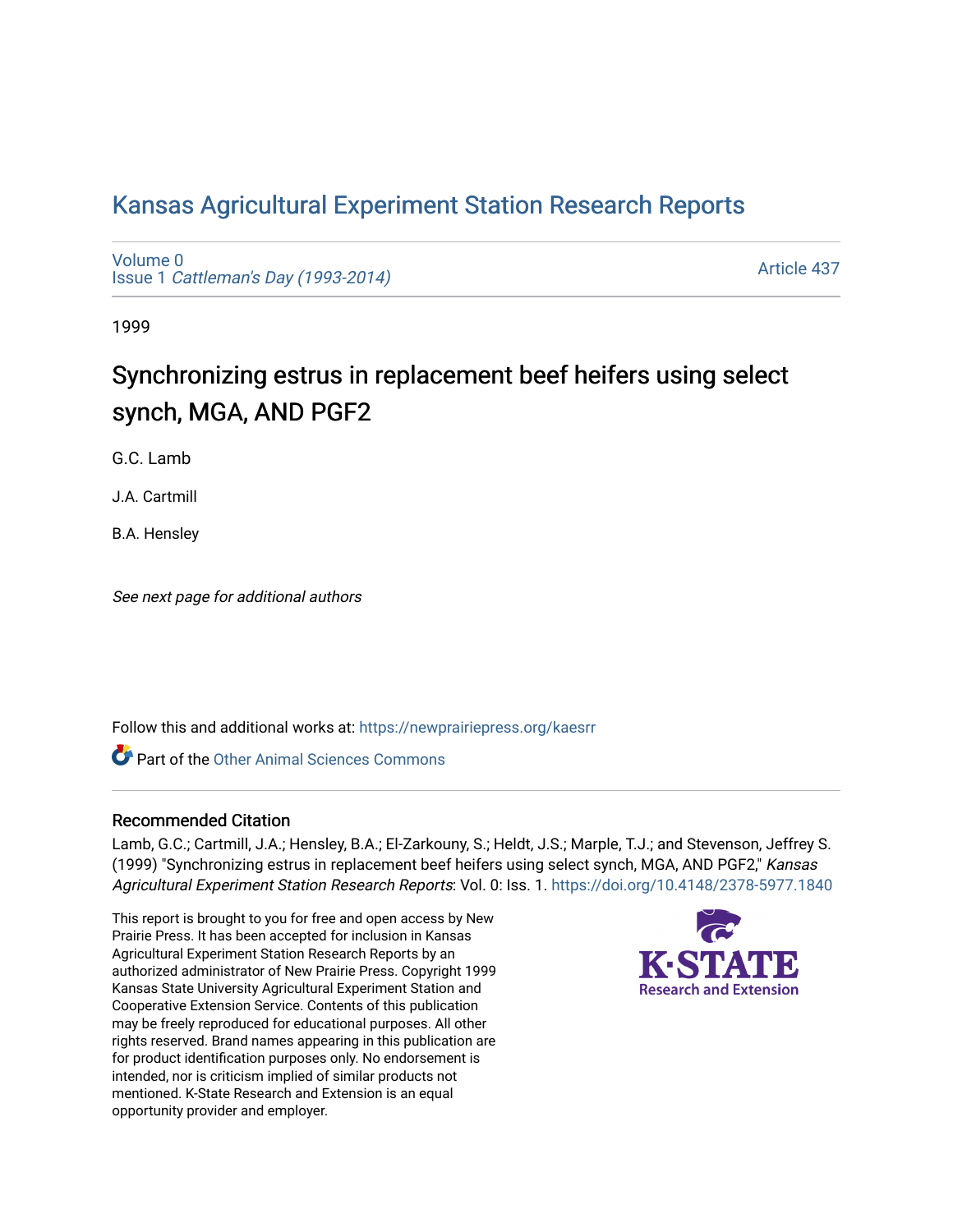# Synchronizing estrus in replacement beef heifers using select synch, MGA, AND PGF2

## Abstract

The Select Synch protocol (GnRH at day - 7, PGF2 at day 0, AI at detected heat) was compared to protocols using either MGA + prostaglandin (Colorado system) or two injections of prostaglandin to synchronize estrus in replacement heifers at three locations. Percentage of heifers detected in heat before, during, or after the target breeding week was not different among treatments but varied in percentages among locations. Overall conception rates ranged from 64 to 69%. Pregnancy rates varied from 46 to 56% and tended to be greatest in the MGA + PGF2" treatment. Costs of these treatments ranged from \$3.50 to \$8 and were lowest for the MGA + PGF2 protocol.

## Keywords

Cattlemen's Day, 1999; Kansas Agricultural Experiment Station contribution; no. 99-339-S; Report of progress (Kansas State University. Agricultural Experiment Station and Cooperative Extension Service); 831; Beef; Heifers; Estrus-synchronization; GnRH; PGF2; AI

## Creative Commons License



This work is licensed under a [Creative Commons Attribution 4.0 License](https://creativecommons.org/licenses/by/4.0/).

## Authors

G.C. Lamb, J.A. Cartmill, B.A. Hensley, S. El-Zarkouny, J.S. Heldt, T.J. Marple, and Jeffrey S. Stevenson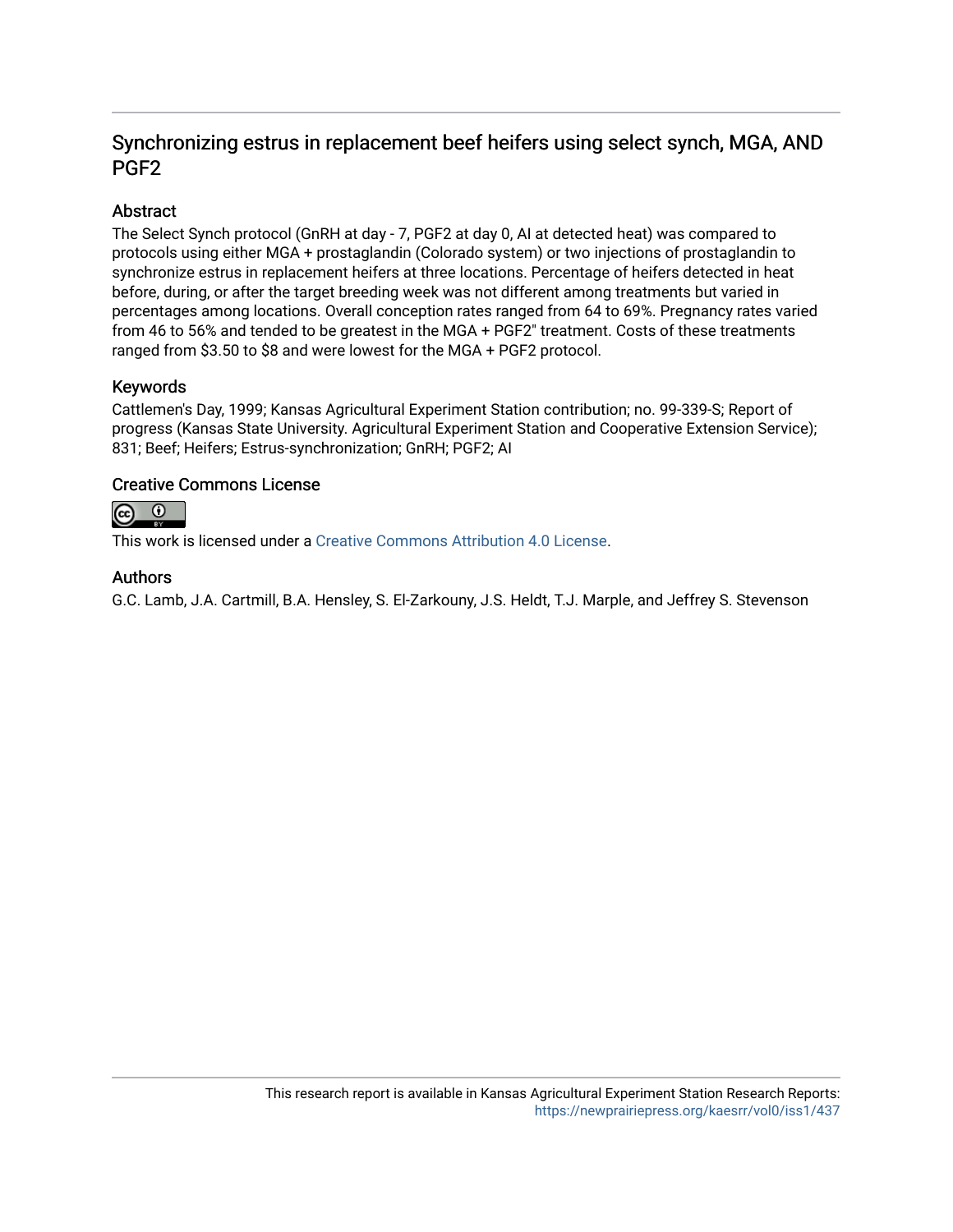## **SYNCHRONIZING ESTRUS IN REPLACEMENT BEEF HEIFERS USING SELECT SYNCH, MGA, AND PGF<sup>2</sup>" 1**

*J. S. Stevenson, G. C. Lamb, J. A. Cartmill, B. A. Hensley, S. El-Zarkouny, J. S. Heldt, and T. J. Marple*

#### **Summary**

The Select Synch protocol (GnRH at day - 7,  $PGF_{2}$ " at day 0, AI at detected heat) was compared to protocols using either MGA + prostaglandin (Colorado system) or two injections of prostaglandin to synchronize estrus in replacement heifers at three locations. Percentage of heifers detected in heat before, during, or after the target breeding week was not different among treatments but varied in percentages among locations. Overall conception rates ranged from 64 to 69%. Pregnancy rates varied from 46 to 56% and tended to be greatest in the  $MGA + PGF_{2}$  treatment. Costs of these treatments ranged from \$3.50 to \$8 and were lowest for the  $MGA + PGF_{2}$ <sup>n</sup> protocol.

(Key Words: Heifers, Estrus-Synchronization,  $GnRH, PGF<sub>2</sub><sup>n</sup>, AI.)$ 

#### **Introduction**

Replacement heifers are often fed in dry lots, making them more easily accessible for feeding, handling, and AI breeding. Unfortunately, only 8 to 10% of all replacement heifers are inseminated artificially. Use of Select Synch (a  $PGF_2$ <sup>n</sup> injection is preceded 7 days earlier by an injection of GnRH) has increased in cow herds because of its relative ease of administration and short duration of treatment (7 days).

The traditional  $MGA + PGF_{2}$ <sup>"</sup> system for heifers starts 31 days before the beginning of

the breeding season. Even the two-injection  $PGF_{2}$ <sup>n</sup> protocol (given 11 to 14 days apart) is shorter than the  $\text{MGA} + \text{PGF}_{2}$  protocol. Our objective was to determine if the Select Synch protocol would equal  $\text{MGA} + \text{PGF}_{2}$ " or two PGF<sub>2</sub><sup>"</sup> injections for inducing a fertile estrus during the first week of the breeding season (target breeding week).

#### **Experimental Procedures**

Replacement beef heifers at three locations (Hereford  $\times$  Angus Cow-Calf Unit heifers, Manhattan; Hereford, Angus, and Simmental Purebred Unit heifers, Manhattan; and Hereford  $\times$  Angus heifers, Agra) were assigned to each of three treatments illustrated in Figure 1: 1) two  $PGF_{2}$  injections (25 mg of Lutalyse®) given 14 days apart  $(2\times PGF_{2}$ "); 2) MGA (0.5 mg per head per day for  $14 \text{ days}$ ) +  $PGF_{2}$ " 17 days later (MGA+PGF<sub>2"</sub>); or 3) 100  $\mu$ g of GnRH (Fertagyl®) followed in 7 days by 25 mg of Lutalyse<sup>®</sup> (GnRH+PGF<sub>2"</sub> or Select Synch). Heifers were observed for estrus beginning 5 days before the second or only  $PGF_{2}$  injection and continuing for various durations thereafter.

Blood samples were collected from all Manhattan heifers on days -41, -31 -7, and 0 for determination of progesterone by radioimmunoassay. Heifers were observed for estrus at least twice daily and were inseminated 10 to 14 hours after first detected estrus according to the AM-PM rule. Pregnancy was diagnosed by transrectal ultrasonography

<sup>&</sup>lt;sup>1</sup>We acknowledge the cooperation and participation of the Losey Bros., Agra, KS, in this study. We also thank Gary Ritter, Wayne Adolph, and students workers at the Cow-Calf and Purebred Units for their assistance.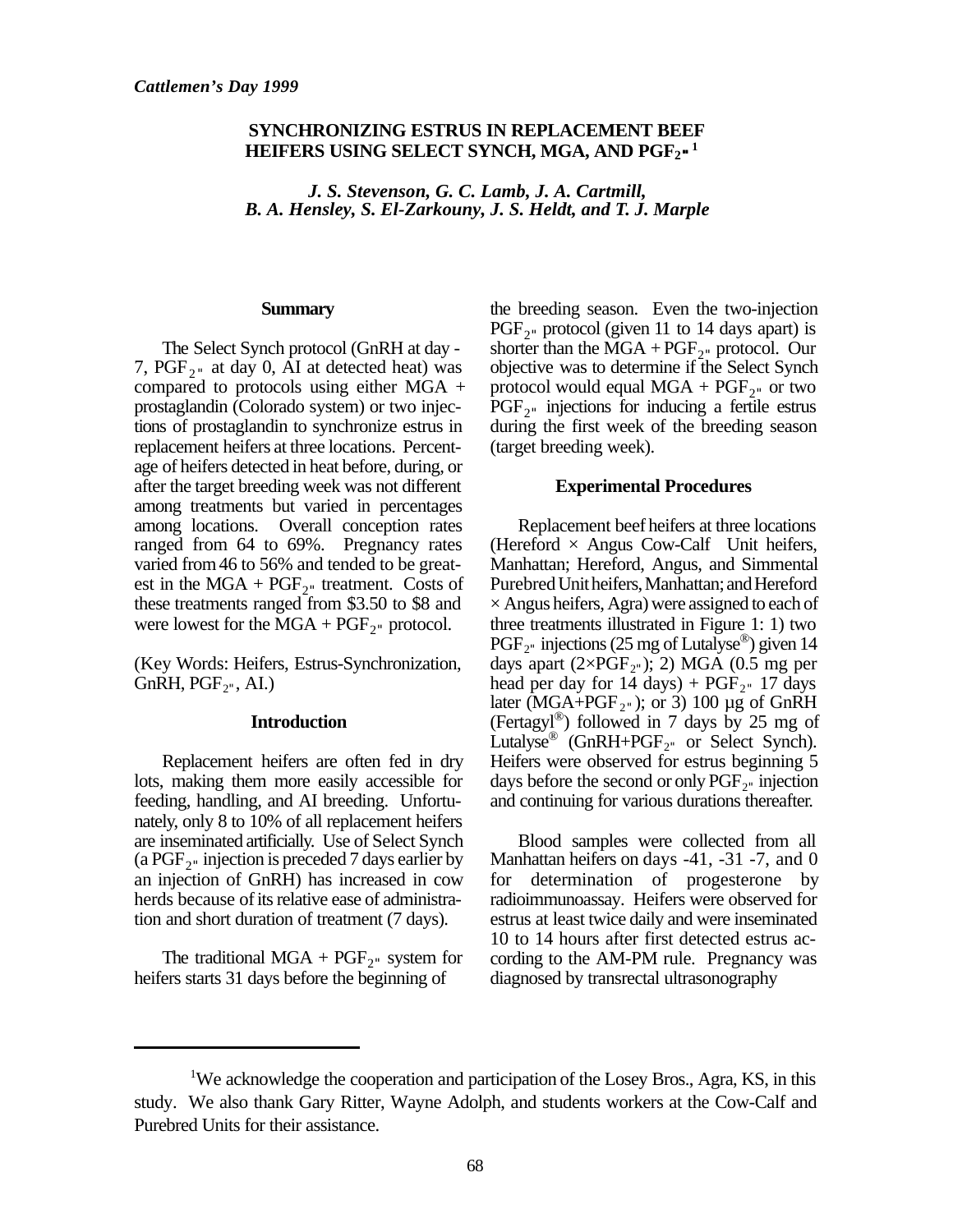between 33 and 37 days after insemination.

#### **Results and Discussion**

Occurrence of estrus before, during, and after the target breeding week is summarized in Table 1. In the Agra herd, the MGA +  $PGF_{2}$ " treatment had the smallest percentage of heifers in heat during 5 days before the beginning of the breeding season (day 0), whereas in the Manhattan heifers, the smallest percentage of heats during that period was in the Select Synch treatment followed in order by the  $2\times PGF_{2}$ <sup>"</sup> and  $MGA + PGF_{2}$ ".

Irrespective of treatment, over 72% of the heifers were detected in heat during the target breeding week (days 0 to 7), with the  $MGA+PGF<sub>2</sub>$  treatment having the greatest percentage of heifers in heat. This also was true in the Agra herd, but in the two groups of Manhattan heifers, either  $2 \times PGF_{2}$  or Select Synch induced the greatest percentage of heifers in heat. A similar percentage (about 8%) of heifers in any treatment was first detected in heat at more than 7 days or not at all (4 to 8%).

Conception rates (number of heifers pregnant/number of heifers inseminated) were similar among treatments, varying from 64 to 69%. In one location, conception rates were highest after the Select Synch protocol, whereas at the other two locations, conception rates were highest after the  $2\times PGF_{2}$  protocol. Likewise, pregnancy rates (number of heifers pregnant/number of heifers treated) were not different but tended to be greater in the  $MGA+PGF_{2}$  treatment. In the two Manhattan locations, pregnancy rates were lowest in the  $MGA + PGF<sub>2</sub>$  treatment, whereas the reverse was true at Agra.

The advantage of Select Synch is its shorter duration of administration (7 days) compared to the  $2\times PGF_{2}$ " (14 days) or MGA+PGF<sub>2</sub>" (31) days). Neither conception nor pregnancy rates were significantly reduced by the two shorter duration treatments, although the best overall performance occurred with  $MGA+PGF_{2}$ ". Treatment costs per head [Select Synch (\$6-8);  $2\times \mathrm{PGF}_{2^{\mathrm{u}}}$  (\$6) or MGA+PGF<sub>2"</sub> (\$3.50)] were not too different. Work in dairy cattle has shown that 50 µg GnRH (as Cystorelin) works as well as the full  $(100 \mu g)$  dose. If that holds true in beef cattle, the cost of Select Sync could be reduced by using only half as much GnRH (we used Fertagyl).